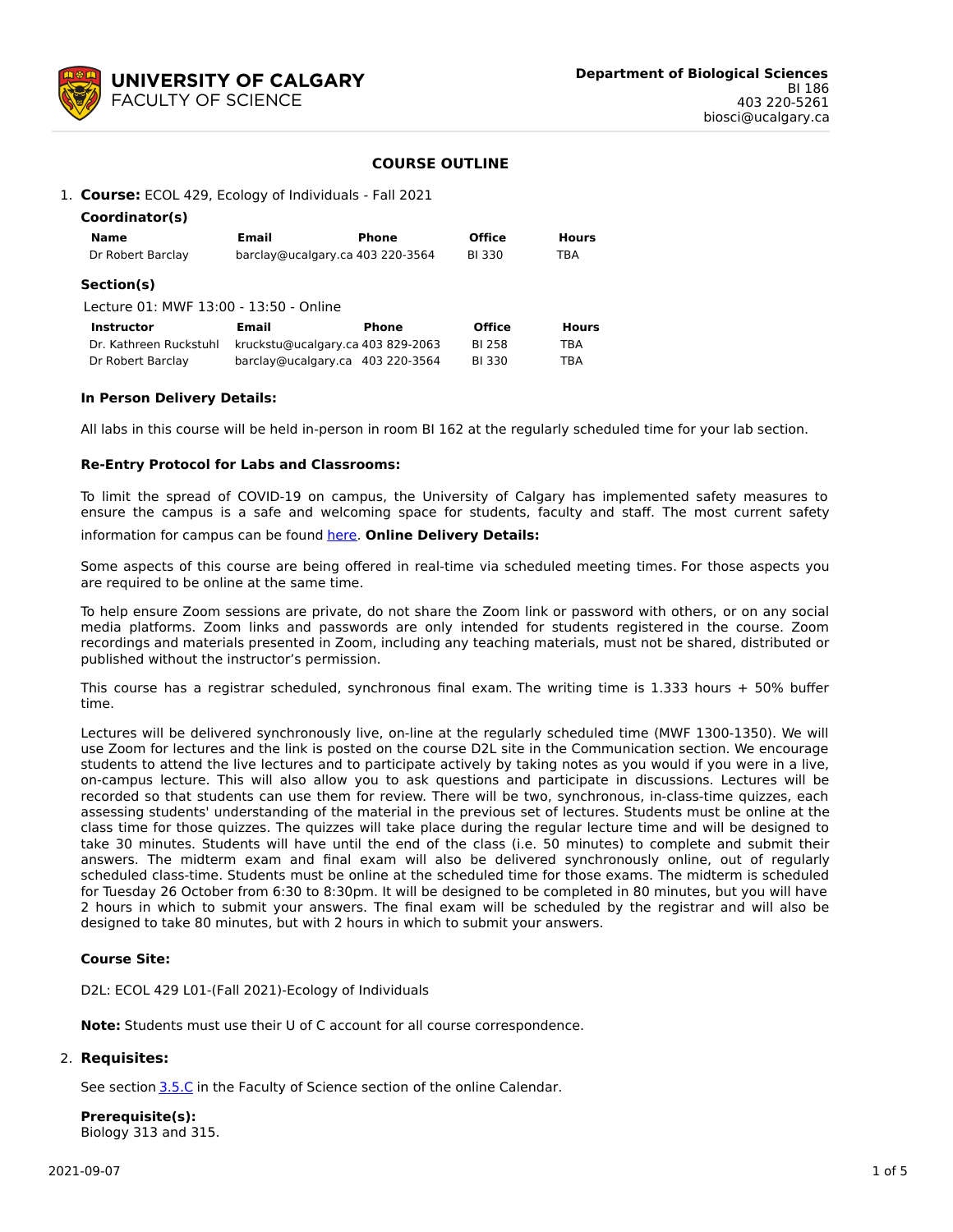# **Note(s):**

a. There is a week-end field trip scheduled after the start of classes.

# 3. **Grading:**

The University policy on grading and related matters is described in [F.1](http://www.ucalgary.ca/pubs/calendar/current/f-1.html) and [F.2](http://www.ucalgary.ca/pubs/calendar/current/f-2.html) of the online University Calendar.

In determining the overall grade in the course the following weights will be used:

| Component(s)            | Weighting % | Date                          |  |  |
|-------------------------|-------------|-------------------------------|--|--|
| Lecture Quiz 1 (online) | 10          | 129 September                 |  |  |
| Lecture Quiz 2 (online) | 10          | 122 November                  |  |  |
| Midterm exam (online)   | 20          | 126 October                   |  |  |
| Final exam (online)     | 25          | ITBD                          |  |  |
| Laboratory assignments  | 135         | <i><u><b>Ivarious</b></u></i> |  |  |

Each piece of work (reports, assignments, quizzes, midterm exam(s) or final examination) submitted by the student will be assigned a grade. The student's grade for each component listed above will be combined with the indicated weights to produce an overall percentage for the course, which will be used to determine the course letter grade.

The conversion between a percentage grade and letter grade is as follows.

|                           | . . | -    | д.<br>- | в.  |     | D    |      |     |     | -    |      |
|---------------------------|-----|------|---------|-----|-----|------|------|-----|-----|------|------|
| <b>Minimum % Required</b> | 90% | 86 % | 82 %    | 80% | 79% | 76 % | 73 % | 70% | 66% | 62 % | 57 % |

This course will have a final exam that will be scheduled by the Registrar. The Final [Examination](https://www.ucalgary.ca/registrar/exams) Schedule will be published by the Registrar's Office approximately one month after the start of the term. The final exam for this course will be designed to be completed within 1.333 hours.

The final exam will be administered using an on-line platform. Per sectio[nG.5](https://www.ucalgary.ca/pubs/calendar/current/g-5.html) of the online Academic Calendar, timed final exams administered using an on-line platform, such as D2L, will be available on the platform. Due to the scheduling of the final exams, the additional time will be added to **the end** of the registrar scheduled **synchronous** exam to support students. This way, your exam schedule accurately reflects the **start time** of the exam for any **synchronous** exams. E.g. If a **synchronous** exam is designed for 2 hours and the final exam is scheduled from 9-11am in your student centre, the additional time will be added to the **end** time of the **synchronous** exam. This means that if the exam has a 1 hour buffer time, a synchronous exam would start at 9 am and finish at 12pm.

The University of Calgary offers a *[flexible](https://www.ucalgary.ca/pubs/calendar/current/f-1-3.html) grade option*, Credit Granted (CG) to support student's breadth of learning and student wellness. Faculty units may have additional requirements or restrictions for the use of the CG grade at the faculty, degree or program level. To see the full list of Faculty of Science courses where CG is not eligible, please visit the following website: [https://science.ucalgary.ca/current-students/undergraduate/program](https://science.ucalgary.ca/current-students/undergraduate/program-advising/flexible-grading-option-cg-grade)advising/flexible-grading-option-cg-grade

# 4. **Missed Components Of Term Work:**

The university has suspended the requirement for students to provide evidence for absences. Please do not attend medical clinics for medical notes or Commissioners for Oaths for statutory declarations.

In the event that a student legitimately fails to submit any online assessment on time (e.g. due to illness etc...), please contact the course coordinator, or the course instructor if this course does not have a coordinator to arrange for a re-adjustment of a submission date. Absences not reported within 48 hours will not be accommodated. If an excused absence is approved, one possible arrangement is that the percentage weight of the legitimately missed assignment could also be pro-rated among the components of the course. This option is at the discretion of the coordinator and may not be a viable option based on the design of this course.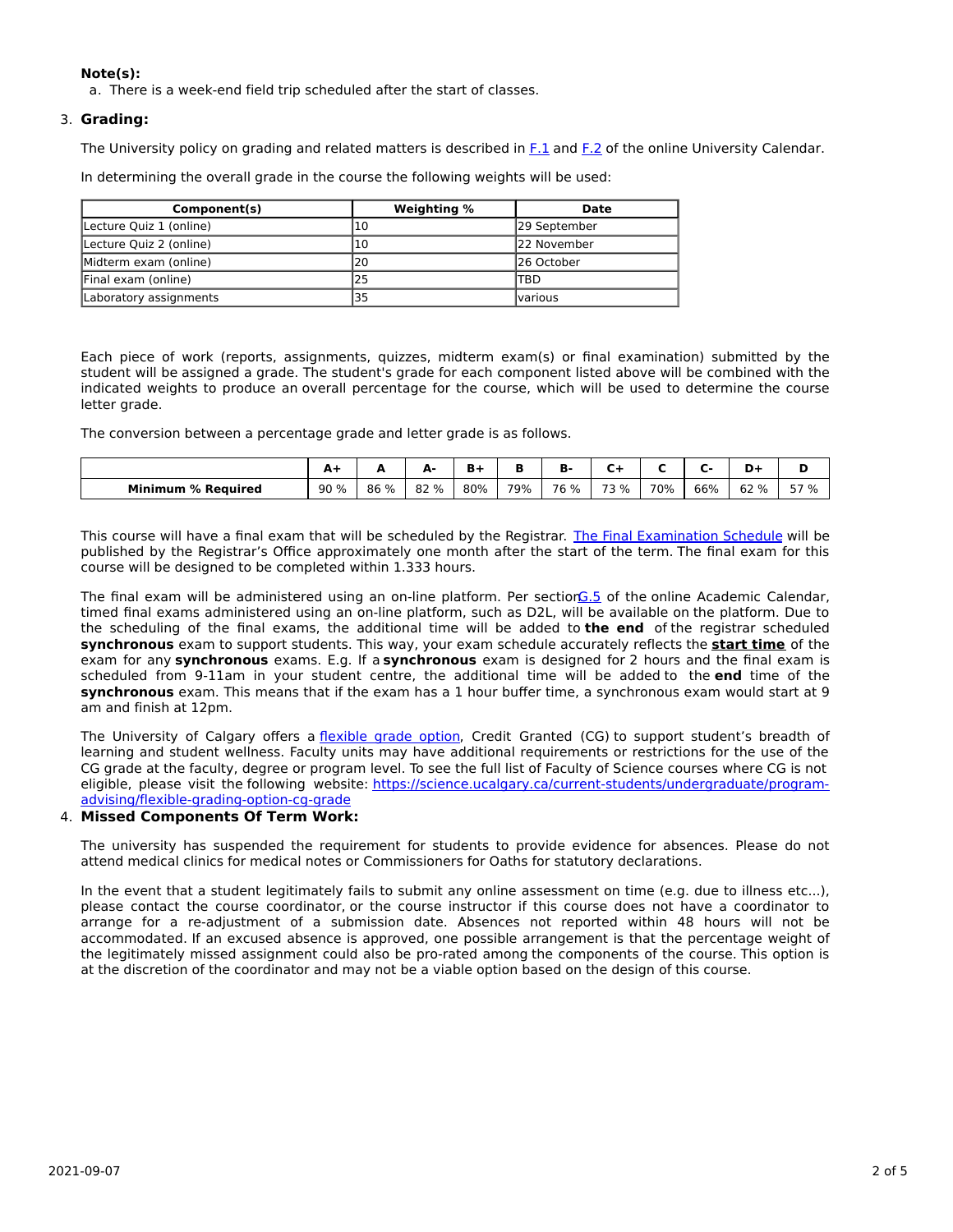# 5. **Scheduled Out-of-Class Activities:**

The following out of class activities are scheduled for this course.

| Activity   | Location | Date and Time                           | Duration           |
|------------|----------|-----------------------------------------|--------------------|
| Midterm    | online   | Tuesday, October 26, 2021 at 6:30 pm    | 2 Hours            |
| Field Trip | TBD      | Saturday, September 25, 2021 at 9:00 am | <sup>7</sup> Hours |

# **REGULARLY SCHEDULED CLASSES HAVE PRECEDENCE OVER ANY OUT-OF-CLASS-TIME-**

ACTIVITY. If you have a conflict with the out-of-class-time-activity, please contact your course coordinator/instructor no later than **14 days prior** to the date of the out-of-class activity so that alternative arrangements may be made.

# 6. **Course Materials:**

In order to successfully engage in their learning experiences at the University of Calgary, students taking online, remote and blended courses are required to have reliable access to the following technology:

- A computer with a supported operating system, as well as the latest security, and malware updates;
- A current and updated web browser;
- Webcam/Camera (built-in or external);
- Microphone and speaker (built-in or external), or headset with microphone;
- Current antivirus and/or firewall software enabled;
- Stable internet connection.

For more information please refer to the UofC [ELearning](https://elearn.ucalgary.ca/technology-requirements-for-students) online website.

# 7. **Examination Policy:**

No aids are allowed on tests or examinations.

Students should also read the Calendar, **[Section](http://www.ucalgary.ca/pubs/calendar/current/g.html) G**, on Examinations.

# 8. **Approved Mandatory And Optional Course Supplemental Fees:**

There are no mandatory or optional course supplemental fees for this course.

# 9. **Writing Across The Curriculum Statement:**

For all components of the course, in any written work, the quality of the student's writing (language, spelling, grammar, presentation etc.) can be a factor in the evaluation of the work. See also Section [E.2](http://www.ucalgary.ca/pubs/calendar/current/e-2.html) of the University Calendar.

# 10. **Human & Living Organism Studies Statements:**

Students will not participate as subjects or researchers in human studies.

See also **[Section](http://www.ucalgary.ca/pubs/calendar/current/e-5.html) E.5** of the University Calendar.

**STUDIES IN THE BIOLOGICAL SCIENCES INVOLVE THE USE OF LIVING AND DEAD ORGANISMS.** Students taking laboratory and field-based courses in these disciplines can expect involvement with and experimentation on such materials. Students perform dissections on dead or preserved organisms in some courses. In particular courses, students experiment on living organisms, their tissues, cells, or molecules. Sometimes field work requires students to collect a variety of living materials by many methods, including humane trapping.

All work on humans and other animals conforms to the Helsinki Declaration and to the regulations of the Canadian Council on Animal Care. The Department strives for the highest ethical standards consistent with stewardship of the environment for organisms whose use is not governed by statutory authority. Individuals contemplating taking courses or majoring in one of the fields of study offered by the Department of Biological Sciences should ensure that they have fully considered these issues before enrolling. Students are advised to discuss any concern they might have with the Undergraduate Program Director of the Department.

Students are expected to be familiar with **[Section](http://www.ucalgary.ca/pubs/calendar/current/sc-4-1.html) SC.4.1** of the University Calendar.

# 11. **Reappraisal Of Grades:**

A student wishing a reappraisal, should first attempt to review the graded work with the Course coordinator/instructor or department offering the course. Students with sufficient academic grounds may request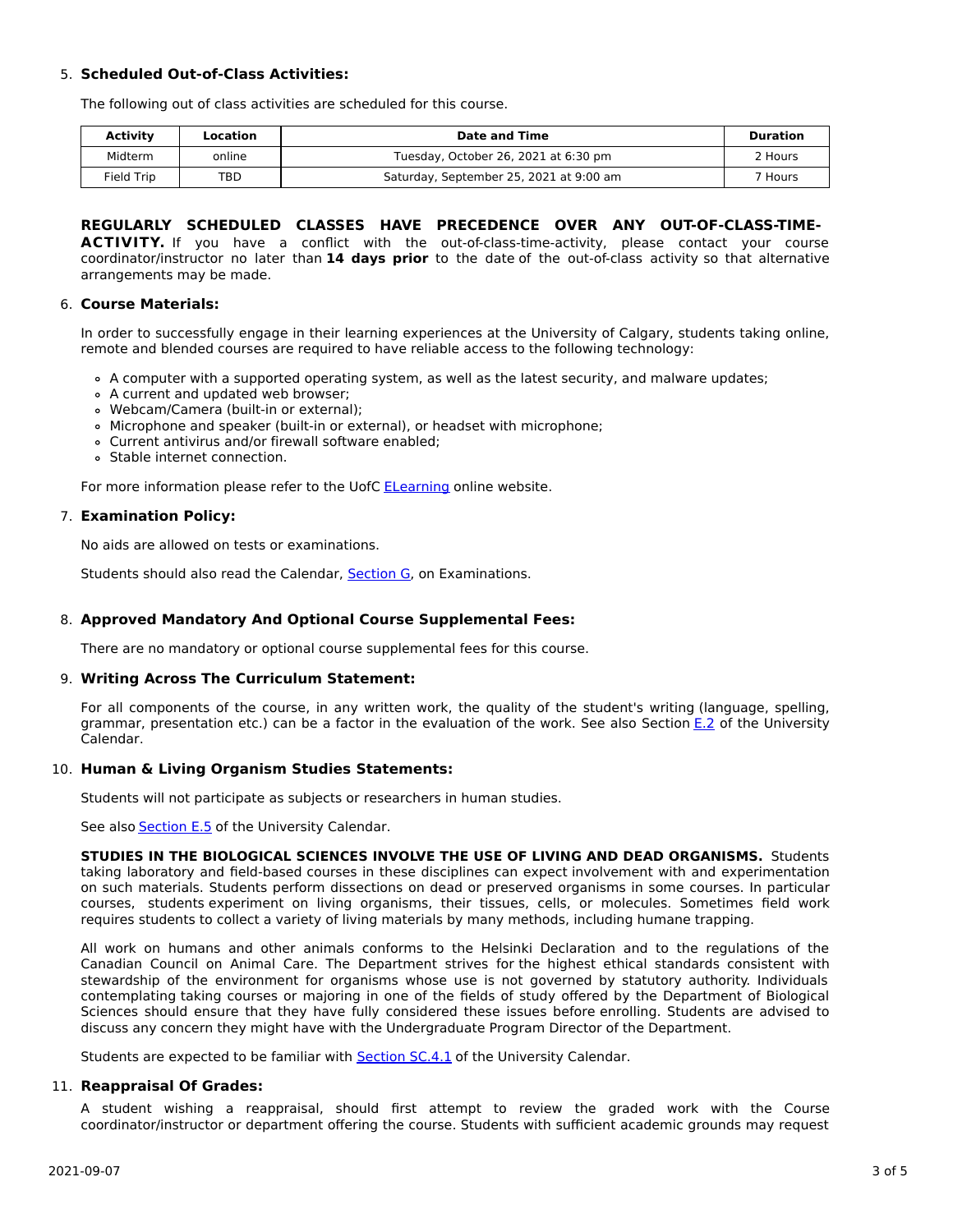a reappraisal. Non-academic grounds are not relevant for grade reappraisals. Students should be aware that the grade being reappraised may be raised, lowered or remain the same. See [Section](http://www.ucalgary.ca/pubs/calendar/current/i-3.html) I.3 of the University Calendar.

- a. **Term Work:** The student should present their rationale as effectively and as fully as possible to the Course coordinator/instructor within **ten business days** of either being notified about the mark, or of the item's return to the class. If the student is not satisfied with the outcome, the student shall submit the Reappraisal of Graded Term work form to the department in which the course is offered within 2 business days of receiving the decision from the instructor. The Department will arrange for a reappraisal of the work within the next ten business days. The reappraisal will only be considered if the student provides a detailed rationale that outlines where and for what reason an error is suspected. See sections [I.1](http://www.ucalgary.ca/pubs/calendar/current/i-1.html) and [I.2](http://www.ucalgary.ca/pubs/calendar/current/i-2.html) of the University Calendar
- b. **Final Exam:**The student shall submit the request to Enrolment Services. See [Section](http://www.ucalgary.ca/pubs/calendar/current/i-3.html) I.3 of the University Calendar.

### 12. **Other Important Information For Students:**

- a. **Mental Health** The University of Calgary recognizes the pivotal role that student mental health plays in physical health, social connectedness and academic success, and aspires to create a caring and supportive campus community where individuals can freely talk about mental health and receive supports when needed. We encourage you to explore the mental health resources available throughout the university community, such as counselling, self-help resources, peer support or skills-building available through the SU Wellness Centre (Room 370, MacEwan Student Centre, Mental Health [Services](https://www.ucalgary.ca/wellnesscentre/services/mental-health-services) Website) and the Campus Mental Health Strategy website [\(Mental](http://www.ucalgary.ca/mentalhealth) Health).
- b. **SU Wellness Services:** For more information, see [www.ucalgary.ca/wellnesscentre](http://www.ucalgary.ca/wellnesscentre) or call [403-210-9355.](tel:4032109355)
- c. **Sexual Violence:** The Sexual Violence Support Advocate, Carla Bertsch, can provide confidential support and information regarding sexual violence to all members of the university community. Carla can be reached by email [\(svsa@ucalgary.ca](mailto:svsa@ucalgary.ca)) or phone at [403-220-2208](tel:4032202208). The complete University of Calgary policy on sexual violence can be viewed at [\(https://www.ucalgary.ca/legal-services/sites/default/files/teams/1/Policies-Sexual](https://www.ucalgary.ca/legal-services/sites/default/files/teams/1/Policies-Sexual-and-Gender-Based-Violence-Policy.pdf)and-Gender-Based-Violence-Policy.pdf)
- d. **Misconduct:** Academic integrity is the foundation of the development and acquisition of knowledge and is based on values of honesty, trust, responsibility, and respect. We expect members of our community to act with integrity. Research integrity, ethics, and principles of conduct are key to academic integrity. Members of our campus community are required to abide by our institutional Code of [Conduct](https://www.ucalgary.ca/legal-services/sites/default/files/teams/1/Policies-Code-of-Conduct.pdf) and promote academic integrity in upholding the University of Calgary's reputation of excellence. Some examples of academic misconduct include but are not limited to: posting course material to online platforms or file sharing without the course instructor's consent; submitting or presenting work as if it were the student's own work; submitting or presenting work in one course which has also been submitted in another course without the instructor's permission; borrowing experimental values from others without the instructor's approval; falsification/fabrication of experimental values in a report. Please read the following to inform yourself more on academic integrity:

**Student [Handbook](https://www.ucalgary.ca/live-uc-ucalgary-site/sites/default/files/teams/9/AI-Student-handbook-1.pdf) on Academic Integrity** Student Academic Misconduct [Policy](https://www.ucalgary.ca/legal-services/sites/default/files/teams/1/Policies-Student-Academic-Misconduct-Policy.pdf) and [Procedure](https://www.ucalgary.ca/legal-services/sites/default/files/teams/1/Policies-Student-Academic-Misconduct-Procedure.pdf) [Research](https://www.ucalgary.ca/legal-services/sites/default/files/teams/1/Policies-Research-Integrity-Policy.pdf) Integrity Policy

Additional information is available on theStudent Success Centre [Academic](https://ucalgary.ca/student-services/student-success/learning/academic-integrity) Integrity page

### e. **Academic Accommodation Policy:**

It is the student's responsibility to request academic accommodations according to the University policies and procedures listed below. The student accommodation policy can be found at: <https://www.ucalgary.ca/legal-services/sites/default/files/teams/1/Policies-Student-Accommodation-Policy.pdf>

Students needing an accommodation because of a disability or medical condition should communicate this need to Student Accessibility Services in accordance with the Procedure for Accommodations for Students with Disabilities: [https://www.ucalgary.ca/legal-services/sites/default/files/teams/1/Policies-Accommodation](https://www.ucalgary.ca/legal-services/sites/default/files/teams/1/Policies-Accommodation-for-Students-with-Disabilities-Procedure.pdf)for-Students-with-Disabilities-Procedure.pdf.

Students needing an accommodation in relation to their coursework or to fulfil requirements for a graduate degree, based on a Protected Ground other than Disability, should communicate this need, by filling out the Request for Academic [Accommodation](https://science.ucalgary.ca/sites/default/files/teams/1/request-accommodation-academic-courses.pdf) Form and sending it to Lisa Gieg by emai[llmgieg@ucalgary.ca](mailto:lmgieg@ucalgary.ca) preferably 10 business days before the due date of an assessment or scheduled absence.

f. **Freedom of Information and Privacy:** This course is conducted in accordance with the Freedom of